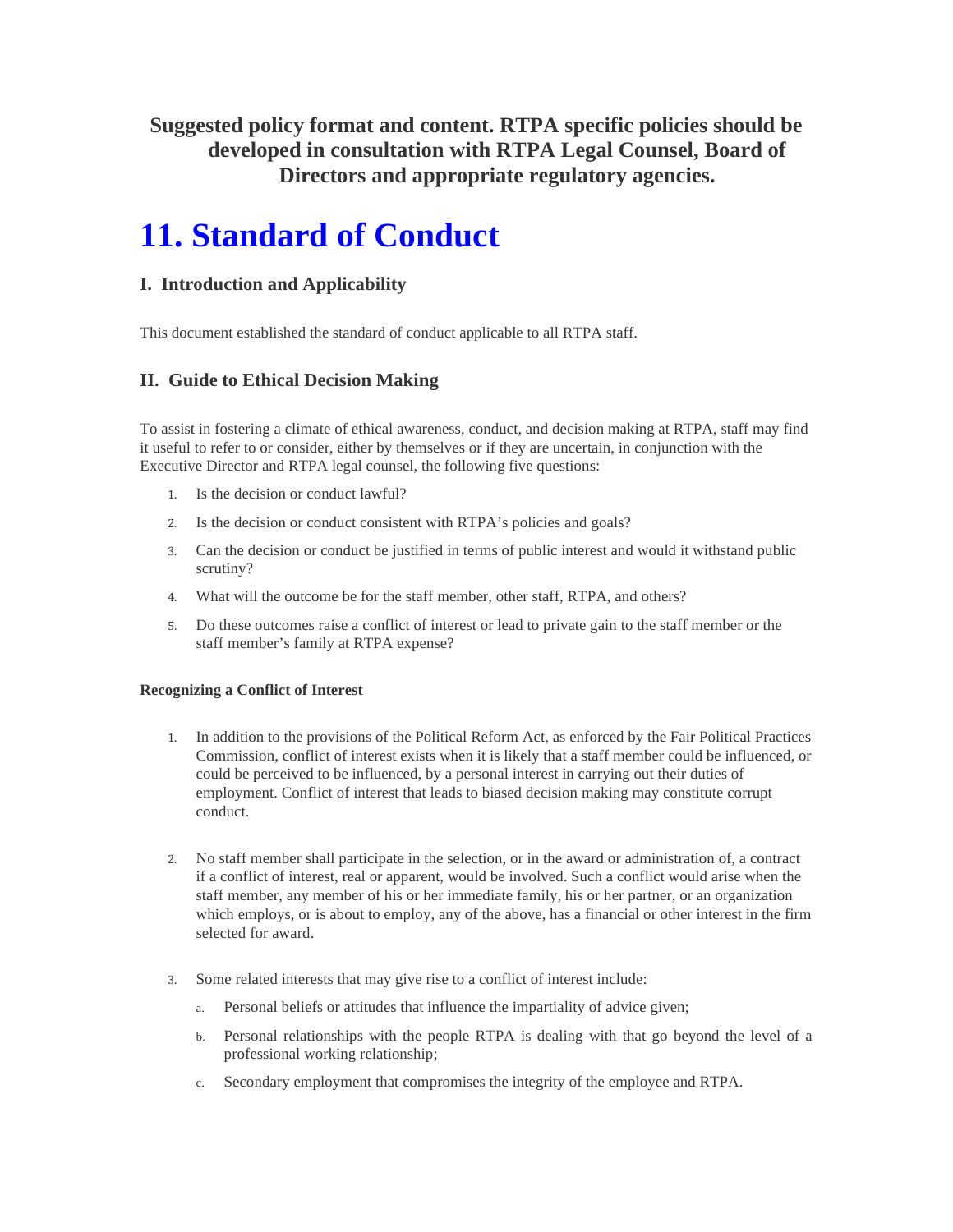- 4. In all purchases for RTPA, any practices which might result in unlawful activity are prohibited including, but not limited to, rebates, kickbacks, or other unlawful considerations. RTPA staff are specifically prohibited from participating in the selection process when those staff have a close personal relationship, family relationship, or business relationship with a person or business entity seeking a contract. An individual employee may often be the only person aware of the potential for conflict. It is, therefore, their responsibility to avoid any financial or other interest that could compromise the impartial performance of their duties, and disclose any potential or actual conflict of interest to the Executive Director.
- 5. If a staff member is uncertain whether a conflict exists, he/she should discuss the related interest matter with the Executive Director and attempt to resolve any conflicts of interest that may exist. To resolve any conflict of interest that occurs, or could occur, a range of options is available, depending upon the significance of the conflict. These options include:
	- a. Recording the details of the disclosure and taking no further action because the potential for conflict is minimal or can be eliminated by disclosure or effective supervision;
	- b. The staff member relinquishing the personal interest;
	- c. The staff member being removed from the task/activity/situation where the conflict could occur.
- 6. Disputes over alleged conflicts of interest should be resolved by the Executive Director.

#### **Prohibition Against Financial Interest in a Contract**

- 1. It is unlawful for any Designated Staff to be financially interested in any contract made by them in their official capacity.
- 2. It is unlawful for any contract to be made by the RTPA Board or any committee established by RTPA's Board or a committee if any individual member of the body has a financial interest in the contract.
- 3. For purposes of the prohibitions set forth above in subsections 1 and 2 of this section, the term financial interest means any interest, other than a remote interest as prescribed in California Government Code section 1091 or a non-interest prescribed in California Government Code section 1091.5, which would prevent the Designated Staff involved from exercising absolute loyalty and undivided allegiance to the best interests of RTPA.
- 4. Any Designated Staff with a remote interest in a prospective contract of RTPA's must disclose the existence of the remote interest to the committee or other body on which the Designated Staff is a member if that committee has any role in creating, negotiating, reviewing, or approving the contract; and the Designated Staff must abstain from influencing or anticipating in the creation, negotiation, review, or approval of the contract.

#### **Prohibition Against Influencing RTPA Decisions Affecting Economic Interests**

1. It is unlawful for any Designated Staff to knowingly influence a RTPA decision if it is reasonably foreseeable that the RTPA decision will have a material financial effect on: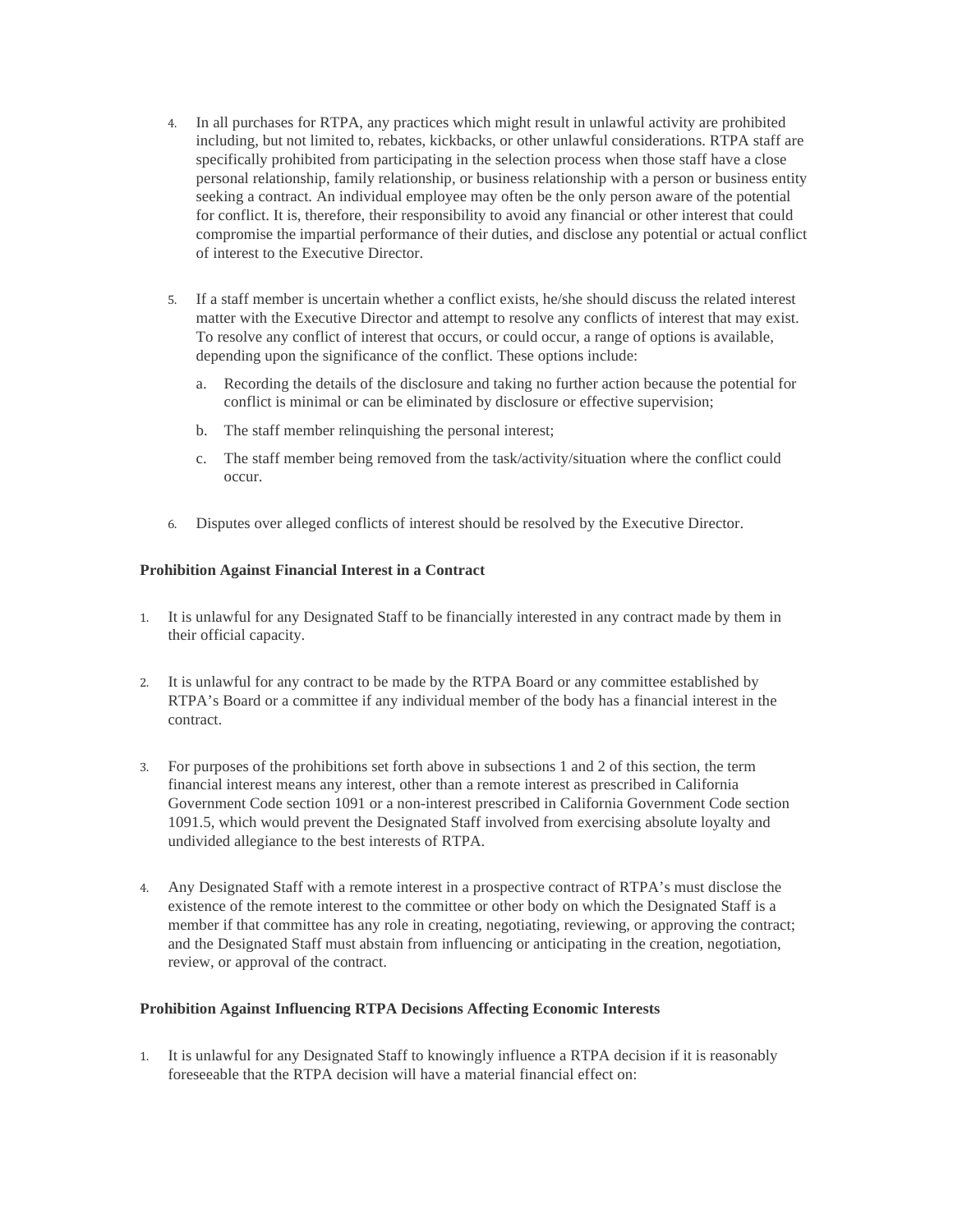- a. the Designated Staff or a member of his or her immediate family, if the material financial effect is distinguishable from its effect on the public generally; or
- b. any of the following economic interests:
	- 1) any business entity in which the Designated Staff or a member of the Designated staff's immediate family has invested \$2,000 or more; and
	- 2) any business entity for which the Designated Staff or a member of the Designated Staff's immediate family is a director, officer, partner. trustee, employee, or holds any position of management; and
	- 3) any real property which the Designated Staff or a member of the Designated Staff's immediate family has invested \$2,000 or more; and
	- 4) any person from whom a Designated Staff or a member of the Designated Staff's immediate family has received (or by whom you have been promised) \$500 or more in income within twelve months prior to the municipal decision; and
	- 5) any person from whom a Designated Staff or a member of the Designated Staff's immediate family has received gifts which total \$420 or more within twelve months prior to the municipal decision. This gift threshold is subject to adjustment as set forth in Title 2, section18940.2, of the California Code of Regulations; and
	- 6) the personal expenses, income, assets, or liabilities of a Designated Staff or a member of the Designated Staff's immediate family.
- 2. For purposes of this section, "material financial effect" has the same meaning as that term is used in Title 2, sections 18705 through 18705.5 of the California Code of Regulations.

### **Prospective Employment of Designated Staff**

- 1. It is unlawful for any Designated Staff to make, participate in making, or use his or her official position with RTPA to influence an RTPA decision involving the interests of a person with whom he or she is seeking, negotiating, or securing an agreement concerning future employment.
- 2. It is unlawful for any person who has a matter pending before RTPA to negotiate, directly or indirectly, knowingly or willfully, the possibility of future employment of a Designated Staff who is making, participating in making, or using his or her official position to influence, a RTPA decision concerning that matter.

### **Restrictions Concerning Contracts and Procurements by Current and Former Employees**

- 1. Notwithstanding any other section of this Policy, RTPA shall not contract with, and shall reject any bid or proposal submitted by, the persons or entities specified below, unless the Executive Director finds that special circumstances exist which justify the approval of such contract:
	- a. Persons employed by RTPA;
	- b. Profit-making firms or businesses in which RTPA employees serve as officers, principals, partners, or major shareholders;
	- c. Persons who, within the immediately preceding six (6) months, were employed by RTPA and (1) were employed in positions of substantial responsibility in the area of service to be performed by the contract, or (2) participated in any way in developing the contract or its service specifications; and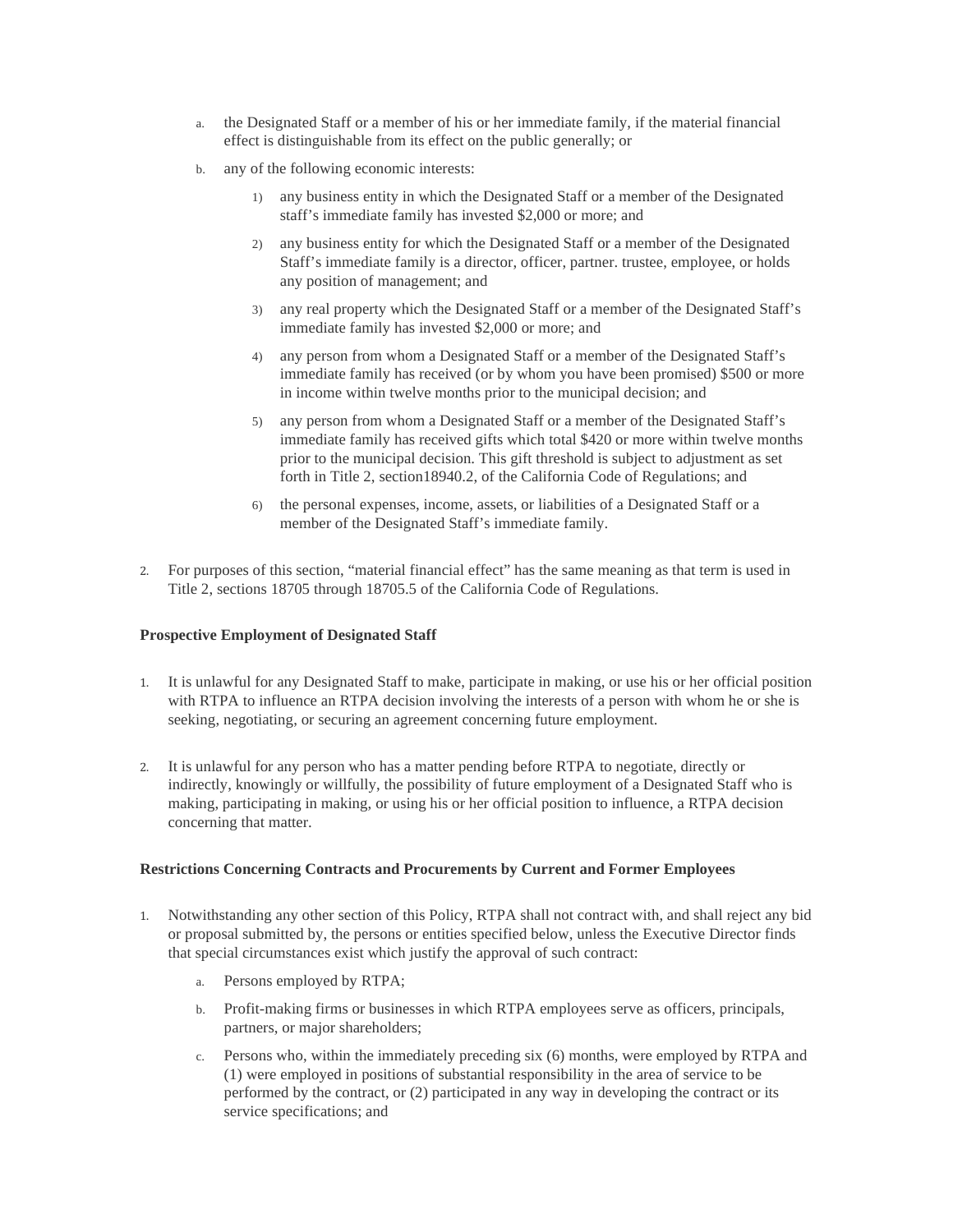d. Profit-making firms or businesses in which the former employees described in subsection (c) serve as officers, principals, partners, or major shareholders.

## **III. Definitions**

- **Compensation**: The receipt of any monetary or non-monetary payment for the services or time of a person. Compensation includes, but is not limited to, salary, wages, fees, and any discount or economic opportunity not made available in the regular course of business to members of the public.
- **Confidential Information**: (a)At the time of the use or disclosure of the information, the disclosure is prohibited by a statute, regulation, or rule which applies to RTPA; or (b) the information is not general public knowledge and will have, or could reasonably be expected to have, a material financial effect on any source of income, investment, or interest in the real property of RTPA; or (c) the information pertains to pending contract, labor, or real property negotiations and disclosing the information could reasonably be expected to compromise the bargaining position of RTPA; or (d) the information pertains to pending or anticipated litigation and disclosing the information could reasonably be expected to compromise the ability of RTPA to successfully defend, prevail in, or resolve the litigation.
- **Designated Staff**: Any RTPA staff member who is required to file a statement of economic interests pursuant to the California Political Reform Act of 1974 (Form 700), as amended.
- **Person**: Means any individual, business entity, trust, corporation, association, committee, or any other organization or group of persons acting in concert, whether for profit or not for profit.
- **Public Agency**: Means the United States or any of its agencies; the State of California; a city; any political subdivision of the State, including counties and districts; or any public corporation, agency, or commission.
- **Position of Substantial Responsibility**: Means a position in which a person took part personally and substantially by rendering a decision, approval, or disapproval for a department's projects; by making a formal written recommendation; by conducting an investigation; by rendering advice on a significant basis; or by using confidential information.
- **RTPA Decision**: (a) The drafting, introduction, consideration, reconsideration, adoption, defeat, or repeal of any ordinance or resolution; and (b) the amendment of any ordinance or resolution; and (c) a report by RTPA staff to the Board or a committee; and (d) contracts; and (e) quasi-judicial decisions, including: (1) any decision on a land development permit, map, or other matter; or (2) any declaration of debarment; and (f) any other decision of the Board or a RTPA committee.

#### **IV. Goals And Objectives**

RTPA staff, Board members and the community at large have a right to expect the business of RTPA to be conducted with efficiency, fairness, impartiality, and integrity. Employment at RTPA carries with it an obligation to the public interest. It requires standards of professional behavior from staff that promotes and maintains public confidence and trust. At the same time, staff should not be subject to unnecessary restrictions simply because they work for RTPA. Staff has all the normal rights of persons under state and federal law. Although no one set of rules can answer all ethical questions, this Standard of Conduct provides RTPA staff with an ethical framework for their decisions, actions, and behavior. In this regard, it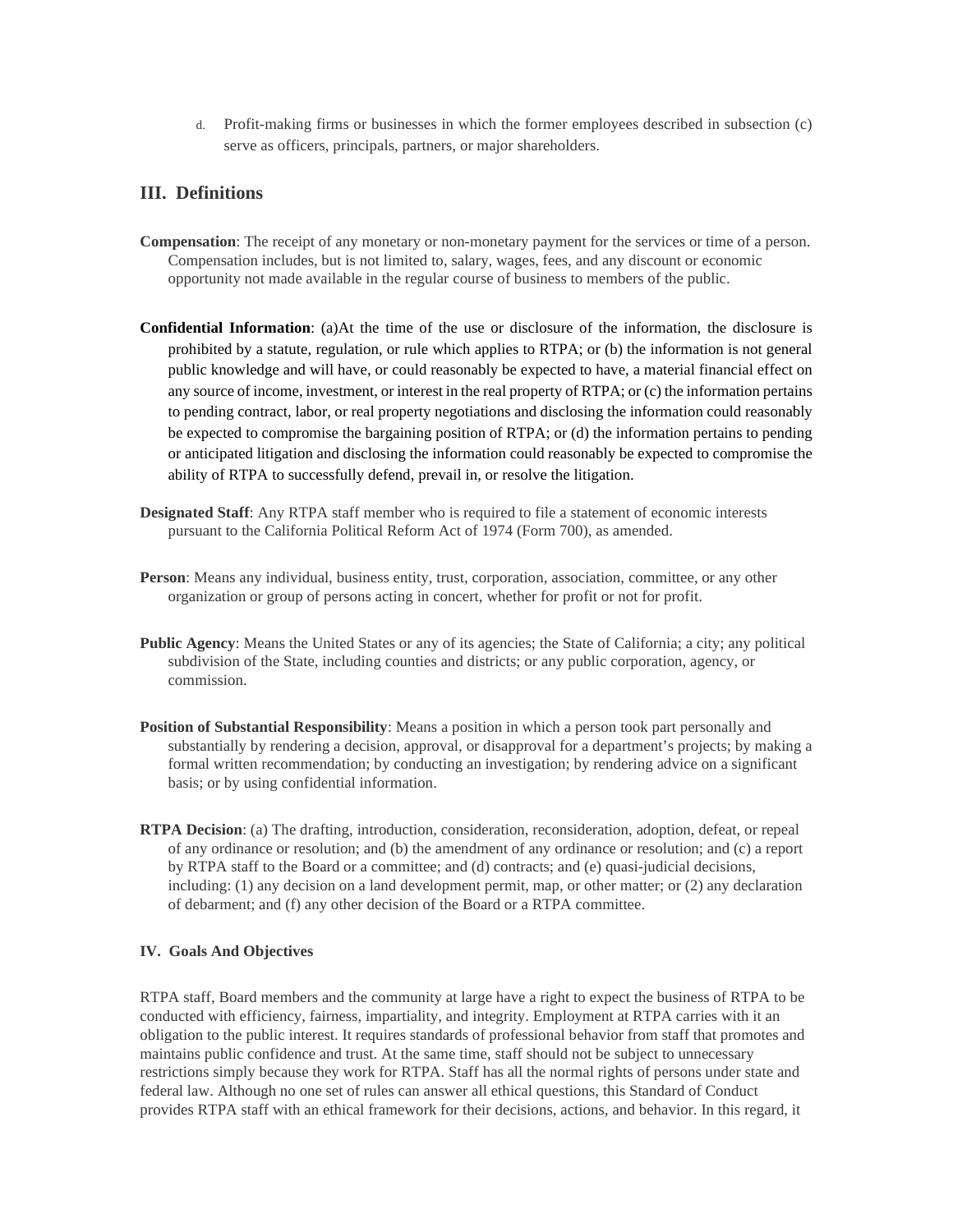explains the principles covering appropriate conduct in a variety of contexts and outlines the minimum standard of behavior expected of staff. Staff is expected to comply with this policy as well as all other state and federal laws regarding employment by public agencies including, but not limited to, conflict of interest laws.

### **V. General Principles**

Staff must abide by the following principles when doing their work:

- 1. Staff are to implement the policies and decisions of RTPA in an impartial manner. In particular, staff shall comply with all applicable laws regarding conflicts of interest, including, but not limited to, the California Political Reform Act, and the provisions of the California Government Code regarding Prohibited Interests in Contracts, as these laws may be amended from time to time.
- 2. Staff are to treat their colleagues and members of the public fairly and consistently, in a nondiscriminatory manner with proper regard for their rights and obligations. In this regard, staff should perform their duties in a professional and responsible manner. They should ensure that their decisions and actions are reasonable, fair, and appropriate to the circumstance, based upon consideration of all the relevant facts and supported by adequate documentation.
- 3. Staff are to promote confidence in the integrity of RTPA and always act in the public interest and not in their private interest while conducting RTPA business. Staff should protect the reputation of RTPA. They should not engage in activities, at work or outside work, that would bring RTPA into disrepute.
- 4. Staff are to provide relevant and responsible service to the public and other staff, providing necessary and appropriate assistance. They should provide information promptly and in an appropriate format that is easy for the recipient to understand. The information should be clear, accurate, and complete.
- 5. Staff should keep up to date with advances and changes in their area of expertise and look for ways to improve performance and achieve high standards of work. They should use their authority, available resources, and information only for the work-related purpose intended.

## **VI. Acceptance of Gifts, Benefits, or Gratuities**

In addition to requirements set forth in the Political Reform Act, as enforced by the Fair Political Practices Commission, staff should not accept gifts or benefits that are intended to, likely to, or be perceived to cause staff to act in a partial manner in the course of their duties. Staff will neither solicit nor accept gifts, gratuities, favors, or anything of monetary value equal to or in excess of \$50 on an annual, aggregate basis from potential or current consultants or contractors, parties to sub-agreements, or other contracting parties. General guidance regarding these limitations may be found below. Gifts: Staff are prohibited from accepting gifts from vendors or from representatives of any non-governmental organization that provides, or is desirous of contracting with RTPA if the aggregate annual value of the gift or gifts will equal or exceed \$50. This prohibition applies to any gift, gratuity, favor, entertainment, or loan, and includes such items as liquor, lodging, travel, food, and tickets to public functions (sports events, theater, etc.).

1. Business Related Functions: Acceptance of an invitation to join a vendor at a function being attended for official agency business may be permitted by the Executive Director. Included in this category are luncheon meetings, lunches incidental to a business meeting held before or after the lunch period, and business-related dinners.